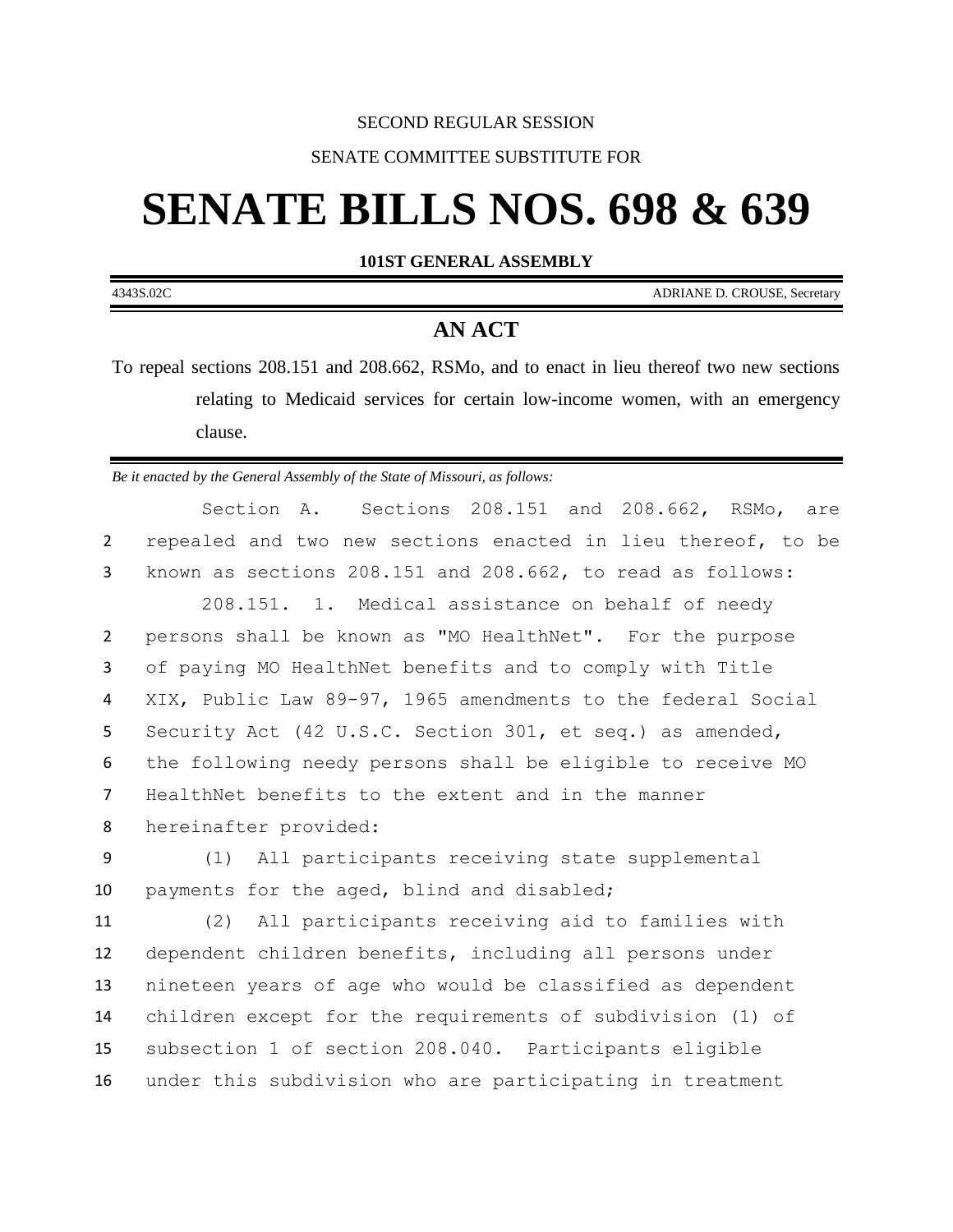court, as defined in section 478.001, shall have their eligibility automatically extended sixty days from the time their dependent child is removed from the custody of the participant, subject to approval of the Centers for Medicare and Medicaid Services;

(3) All participants receiving blind pension benefits;

 (4) All persons who would be determined to be eligible for old age assistance benefits, permanent and total disability benefits, or aid to the blind benefits under the eligibility standards in effect December 31, 1973, or less restrictive standards as established by rule of the family support division, who are sixty-five years of age or over and are patients in state institutions for mental diseases or tuberculosis;

 (5) All persons under the age of twenty-one years who would be eligible for aid to families with dependent children except for the requirements of subdivision (2) of subsection 1 of section 208.040, and who are residing in an intermediate care facility, or receiving active treatment as inpatients in psychiatric facilities or programs, as defined in 42 U.S.C. Section 1396d, as amended;

 (6) All persons under the age of twenty-one years who would be eligible for aid to families with dependent children benefits except for the requirement of deprivation of parental support as provided for in subdivision (2) of subsection 1 of section 208.040;

 (7) All persons eligible to receive nursing care benefits;

 (8) All participants receiving family foster home or nonprofit private child-care institution care, subsidized adoption benefits and parental school care wherein state funds are used as partial or full payment for such care;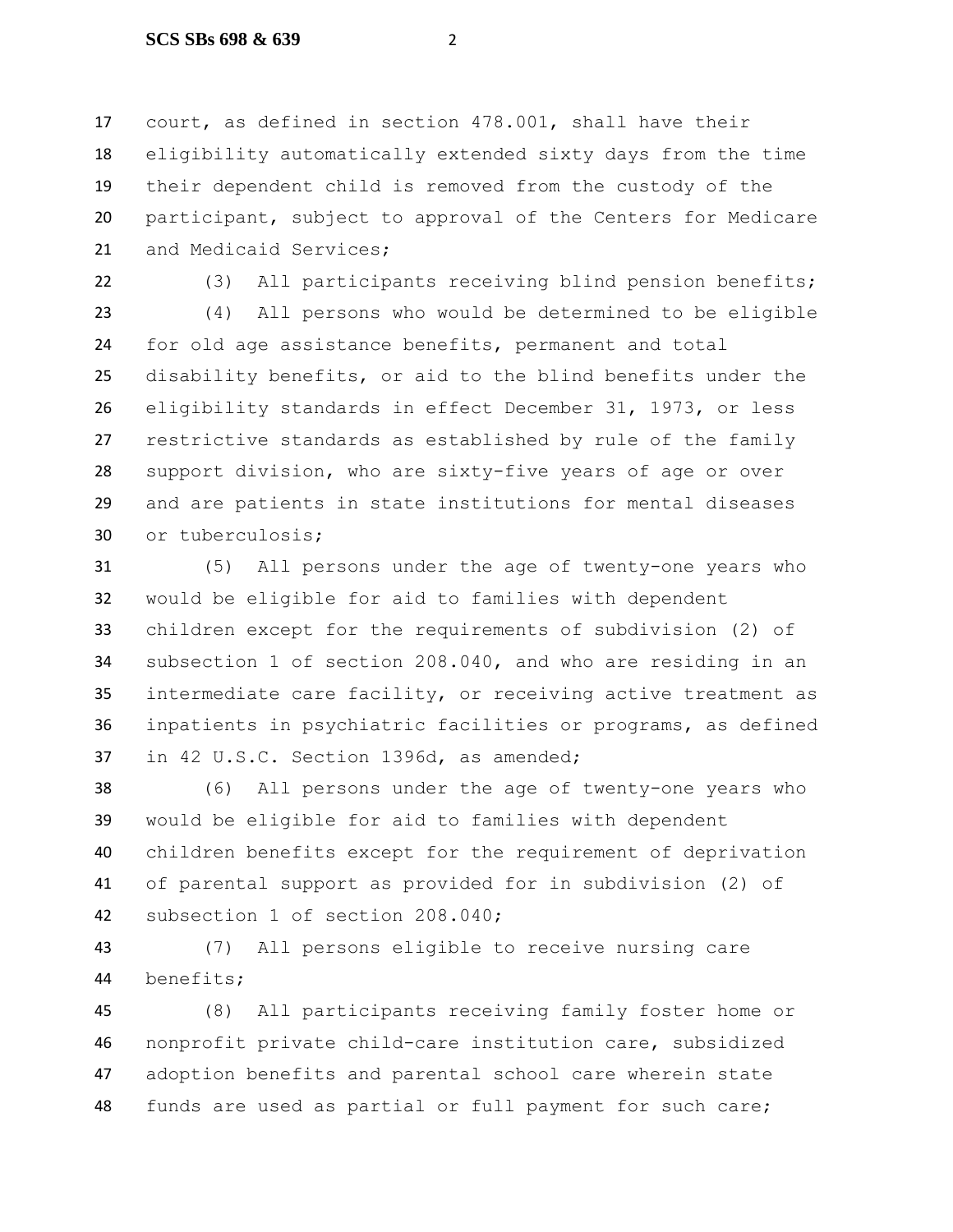(9) All persons who were participants receiving old age assistance benefits, aid to the permanently and totally disabled, or aid to the blind benefits on December 31, 1973, and who continue to meet the eligibility requirements, except income, for these assistance categories, but who are no longer receiving such benefits because of the implementation of Title XVI of the federal Social Security Act, as amended;

 (10) Pregnant women who meet the requirements for aid to families with dependent children, except for the existence of a dependent child in the home;

 (11) Pregnant women who meet the requirements for aid to families with dependent children, except for the existence of a dependent child who is deprived of parental support as provided for in subdivision (2) of subsection 1 of section 208.040;

 (12) Pregnant women or infants under one year of age, or both, whose family income does not exceed an income eligibility standard equal to one hundred eighty-five percent of the federal poverty level as established and amended by the federal Department of Health and Human 70 Services, or its successor agency;

 (13) Children who have attained one year of age but have not attained six years of age who are eligible for medical assistance under 6401 of P.L. 101-239 (Omnibus Budget Reconciliation Act of 1989) (42 U.S.C. Sections 1396a to 1396b). The family support division shall use an income eligibility standard equal to one hundred thirty-three percent of the federal poverty level established by the Department of Health and Human Services, or its successor agency;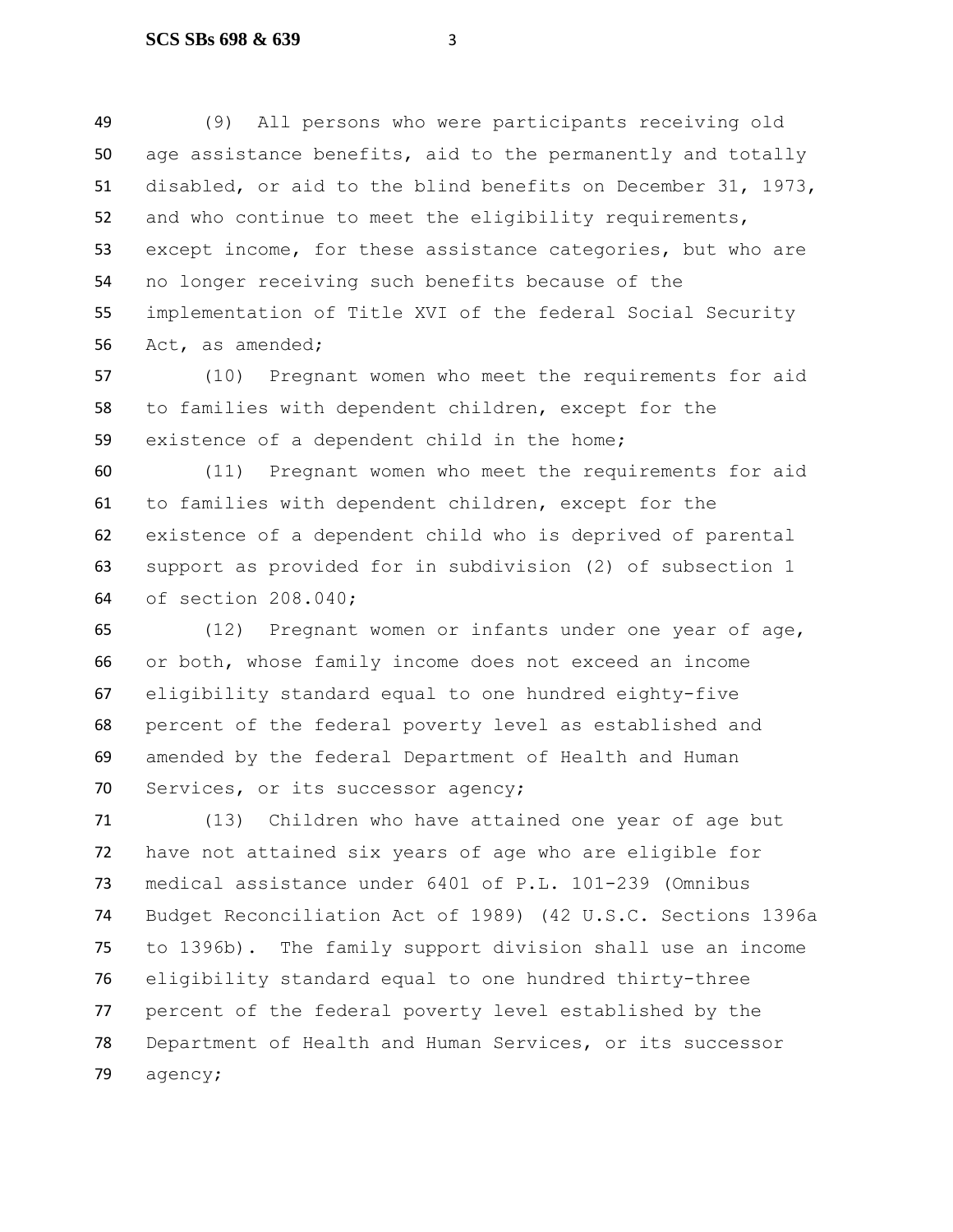(14) Children who have attained six years of age but have not attained nineteen years of age. For children who have attained six years of age but have not attained nineteen years of age, the family support division shall use an income assessment methodology which provides for eligibility when family income is equal to or less than equal to one hundred percent of the federal poverty level established by the Department of Health and Human Services, or its successor agency. As necessary to provide MO HealthNet coverage under this subdivision, the department of social services may revise the state MO HealthNet plan to extend coverage under 42 U.S.C. Section 92 1396a(a)(10)(A)(i)(III) to children who have attained  $six$  years of age but have not attained nineteen years of age as permitted by paragraph (2) of subsection (n) of 42 U.S.C. Section 1396d using a more liberal income assessment methodology as authorized by paragraph (2) of subsection (r) of 42 U.S.C. Section 1396a;

 (15) The family support division shall not establish a resource eligibility standard in assessing eligibility for persons under subdivision (12), (13) or (14) of this subsection. The MO HealthNet division shall define the amount and scope of benefits which are available to individuals eligible under each of the subdivisions (12), (13), and (14) of this subsection, in accordance with the requirements of federal law and regulations promulgated thereunder;

 (16) Notwithstanding any other provisions of law to the contrary, ambulatory prenatal care shall be made available to pregnant women during a period of presumptive eligibility pursuant to 42 U.S.C. Section 1396r-1, as amended;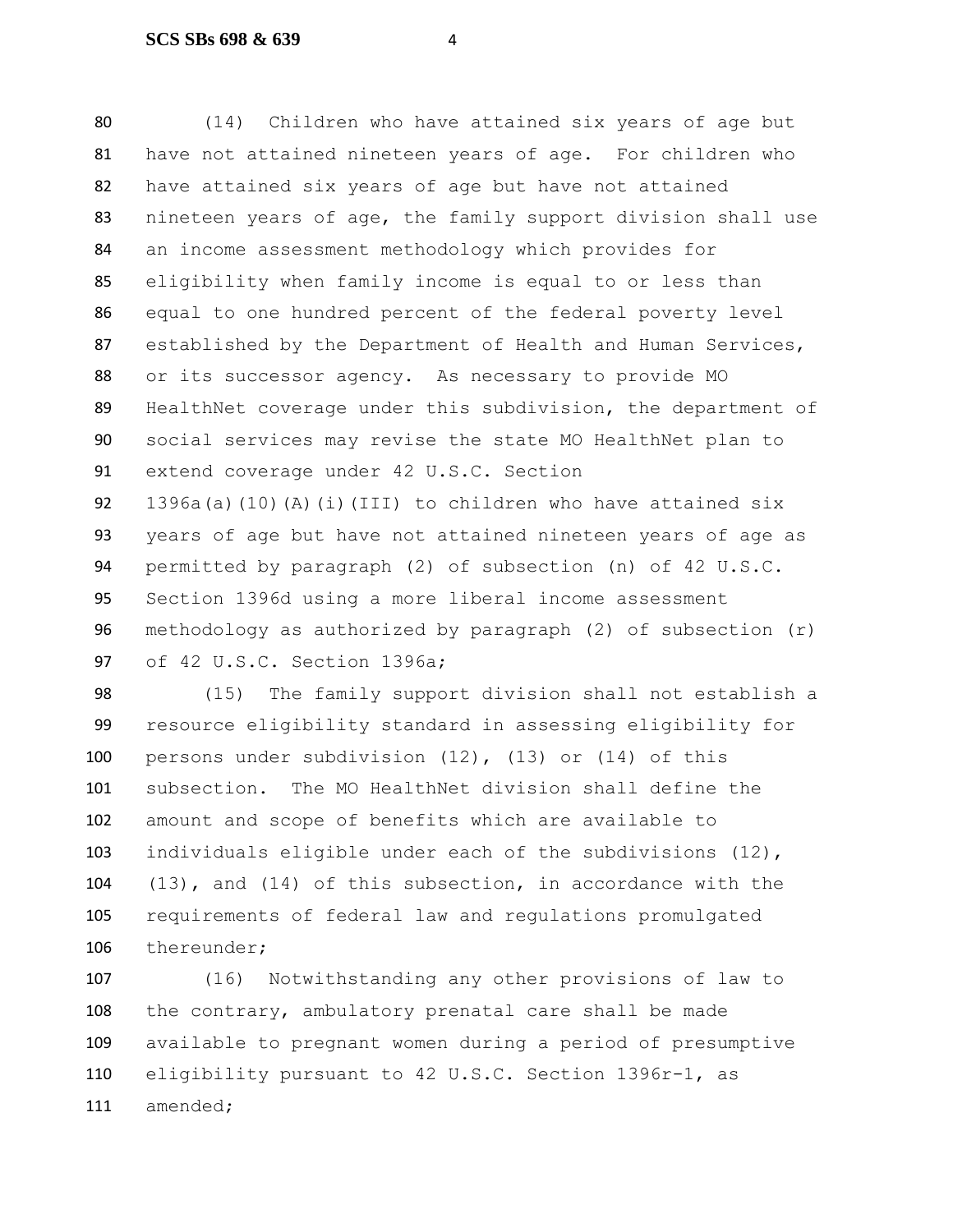(17) A child born to a woman eligible for and receiving MO HealthNet benefits under this section on the date of the child's birth shall be deemed to have applied for MO HealthNet benefits and to have been found eligible for such assistance under such plan on the date of such birth and to remain eligible for such assistance for a period of time determined in accordance with applicable federal and state law and regulations so long as the child is a member of the woman's household and either the woman remains eligible for such assistance or for children born on or after January 1, 1991, the woman would remain eligible for such assistance if she were still pregnant. Upon notification of such child's birth, the family support division shall assign a MO HealthNet eligibility identification number to the child so that claims may be submitted and paid under such child's identification number;

 (18) Pregnant women and children eligible for MO HealthNet benefits pursuant to subdivision (12), (13) or (14) of this subsection shall not as a condition of eligibility for MO HealthNet benefits be required to apply for aid to families with dependent children. The family support division shall utilize an application for eligibility for such persons which eliminates information requirements other than those necessary to apply for MO HealthNet benefits. The division shall provide such application forms to applicants whose preliminary income information indicates that they are ineligible for aid to families with dependent children. Applicants for MO HealthNet benefits under subdivision (12), (13) or (14) of this subsection shall be informed of the aid to families with dependent children program and that they are entitled to apply for such benefits. Any forms utilized by the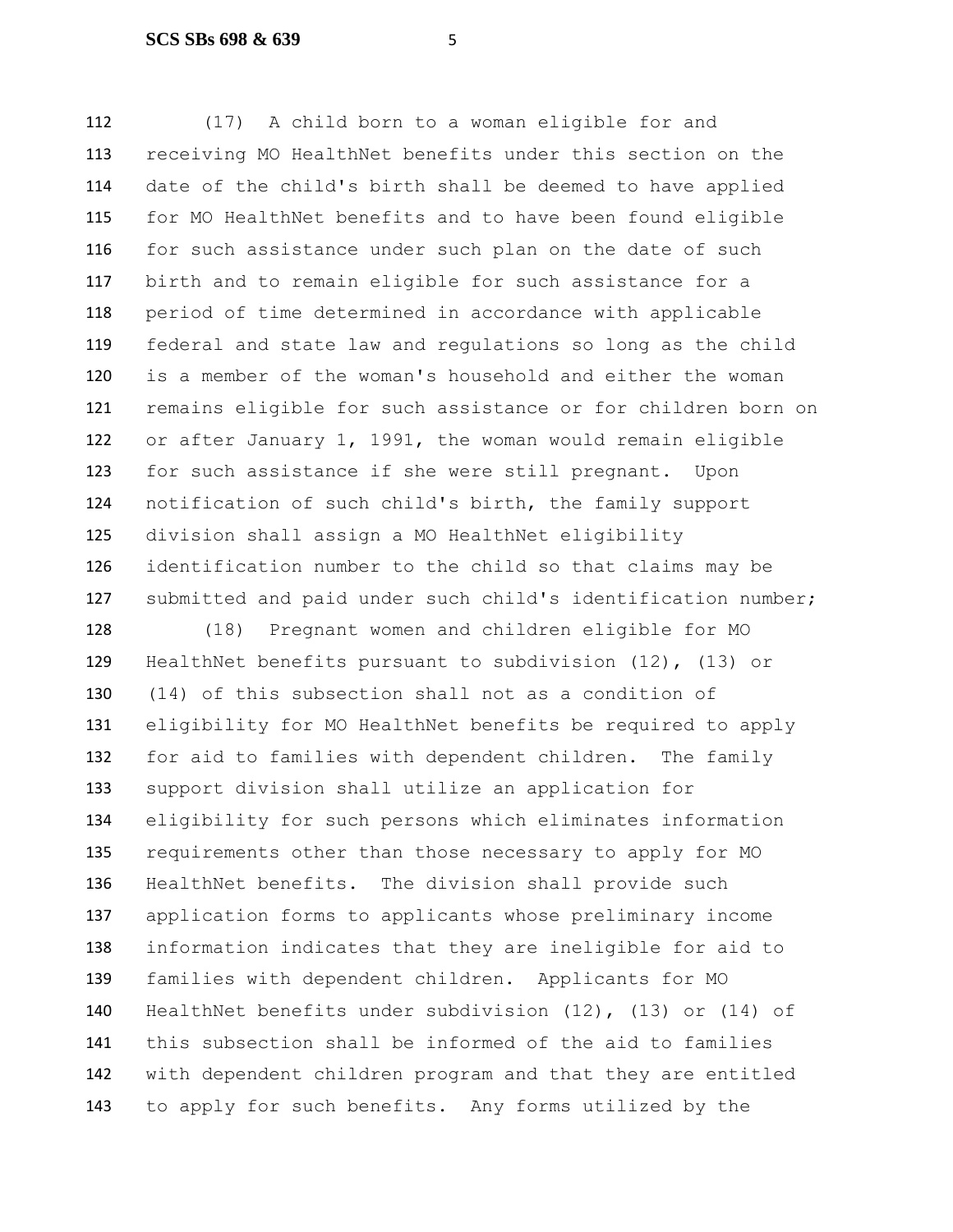family support division for assessing eligibility under this chapter shall be as simple as practicable;

 (19) Subject to appropriations necessary to recruit 147 and train such staff, the family support division shall provide one or more full-time, permanent eligibility specialists to process applications for MO HealthNet benefits at the site of a health care provider, if the health care provider requests the placement of such eligibility specialists and reimburses the division for the expenses including but not limited to salaries, benefits, travel, training, telephone, supplies, and equipment of such eligibility specialists. The division may provide a health care provider with a part-time or temporary eligibility specialist at the site of a health care provider if the health care provider requests the placement of such an eligibility specialist and reimburses the division for the expenses, including but not limited to the salary, benefits, travel, training, telephone, supplies, and equipment, of such an eligibility specialist. The division may seek to employ such eligibility specialists who are otherwise qualified for such positions and who are current or former welfare participants. The division may consider training such current or former welfare participants as eligibility specialists for this program;

 (20) Pregnant women who are eligible for, have applied for and have received MO HealthNet benefits under subdivision (2), (10), (11) or (12) of this subsection shall continue to be considered eligible for all pregnancy-related and postpartum MO HealthNet benefits provided under section 208.152 until the end of the sixty-day period beginning on the last day of their pregnancy. Pregnant women receiving mental health treatment for postpartum depression or related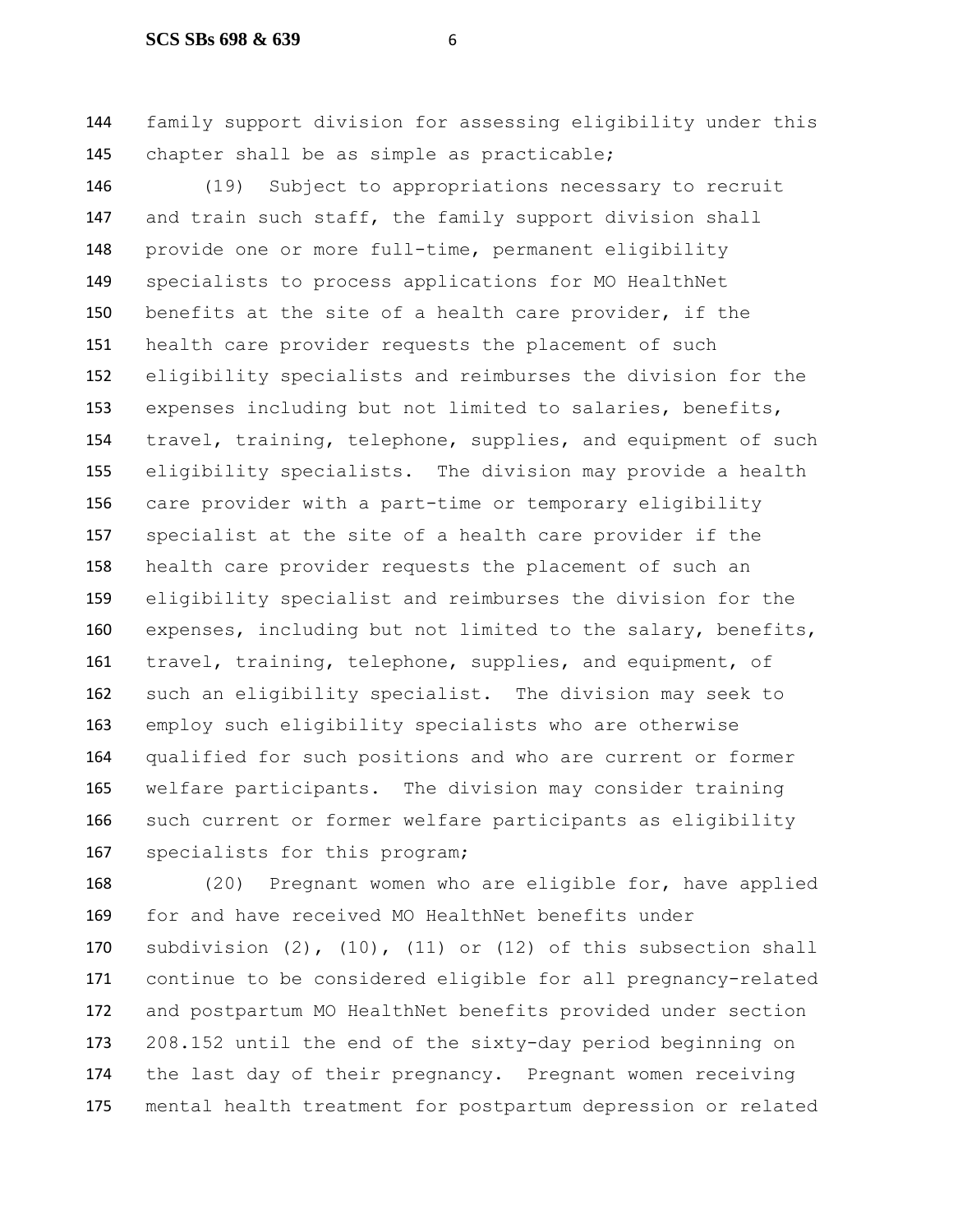mental health conditions within sixty days of giving birth shall, subject to appropriations and any necessary federal approval, be eligible for MO HealthNet benefits for mental health services for the treatment of postpartum depression and related mental health conditions for up to twelve additional months. Pregnant women receiving substance abuse treatment within sixty days of giving birth shall, subject to appropriations and any necessary federal approval, be eligible for MO HealthNet benefits for substance abuse treatment and mental health services for the treatment of substance abuse for no more than twelve additional months, as long as the woman remains adherent with treatment. The department of mental health and the department of social services shall seek any necessary waivers or state plan amendments from the Centers for Medicare and Medicaid Services and shall develop rules relating to treatment plan adherence. No later than fifteen months after receiving any necessary waiver, the department of mental health and the department of social services shall report to the house of representatives budget committee and the senate appropriations committee on the compliance with federal cost 197 neutrality requirements;

 (21) Case management services for pregnant women and young children at risk shall be a covered service. To the greatest extent possible, and in compliance with federal law and regulations, the department of health and senior services shall provide case management services to pregnant women by contract or agreement with the department of social services through local health departments organized under the provisions of chapter 192 or chapter 205 or a city health department operated under a city charter or a combined city-county health department or other department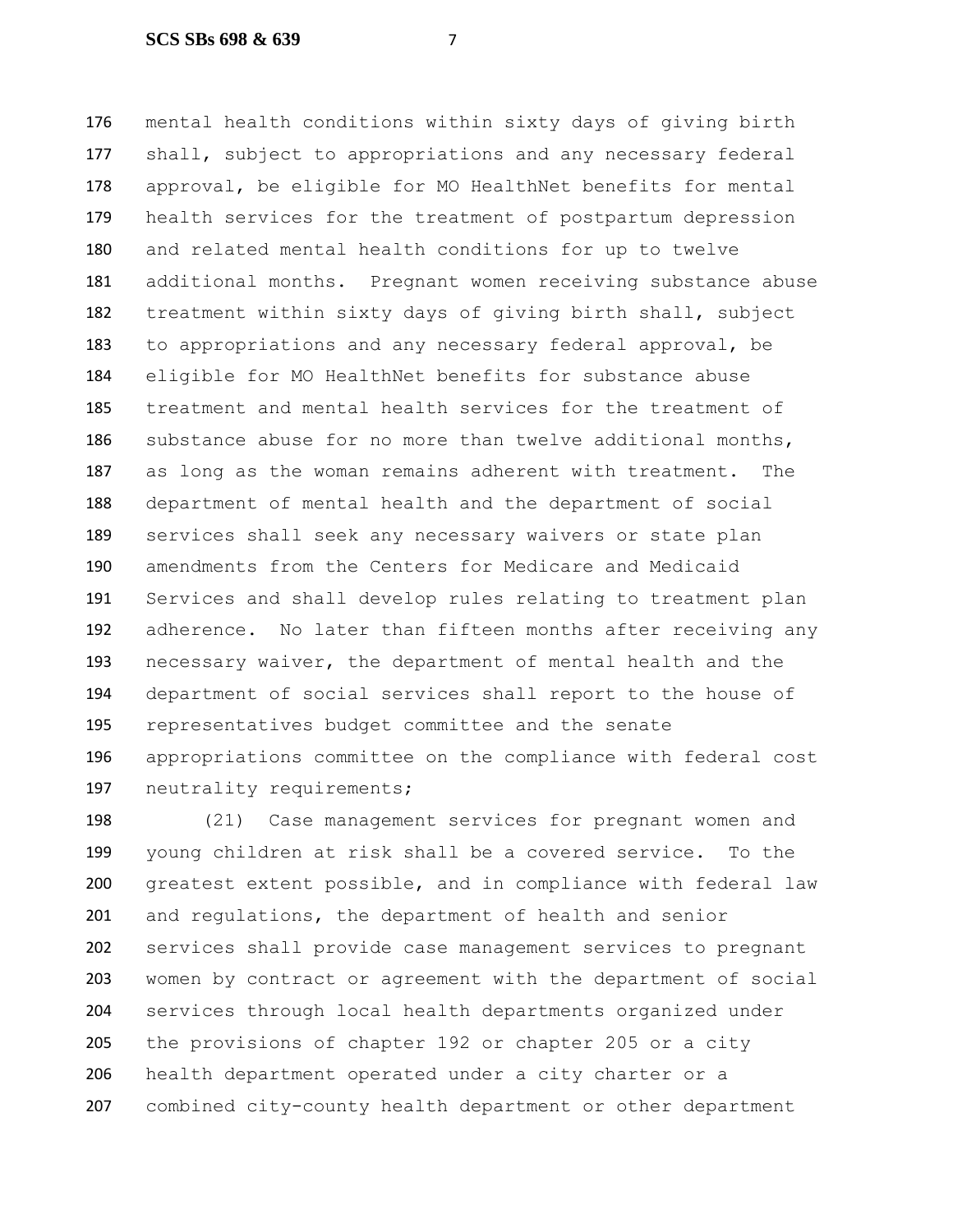of health and senior services designees. To the greatest extent possible the department of social services and the department of health and senior services shall mutually coordinate all services for pregnant women and children with the crippled children's program, the prevention of intellectual disability and developmental disability program and the prenatal care program administered by the department of health and senior services. The department of social services shall by regulation establish the methodology for reimbursement for case management services provided by the department of health and senior services. For purposes of this section, the term "case management" shall mean those activities of local public health personnel to identify prospective MO HealthNet-eligible high-risk mothers and enroll them in the state's MO HealthNet program, refer them to local physicians or local health departments who provide prenatal care under physician protocol and who participate in the MO HealthNet program for prenatal care and to ensure that said high-risk mothers receive support from all private and public programs for which they are eligible and shall not include involvement in any MO HealthNet prepaid, case-managed programs;

 (22) By January 1, 1988, the department of social services and the department of health and senior services shall study all significant aspects of presumptive eligibility for pregnant women and submit a joint report on the subject, including projected costs and the time needed for implementation, to the general assembly. The department of social services, at the direction of the general assembly, may implement presumptive eligibility by regulation promulgated pursuant to chapter 207;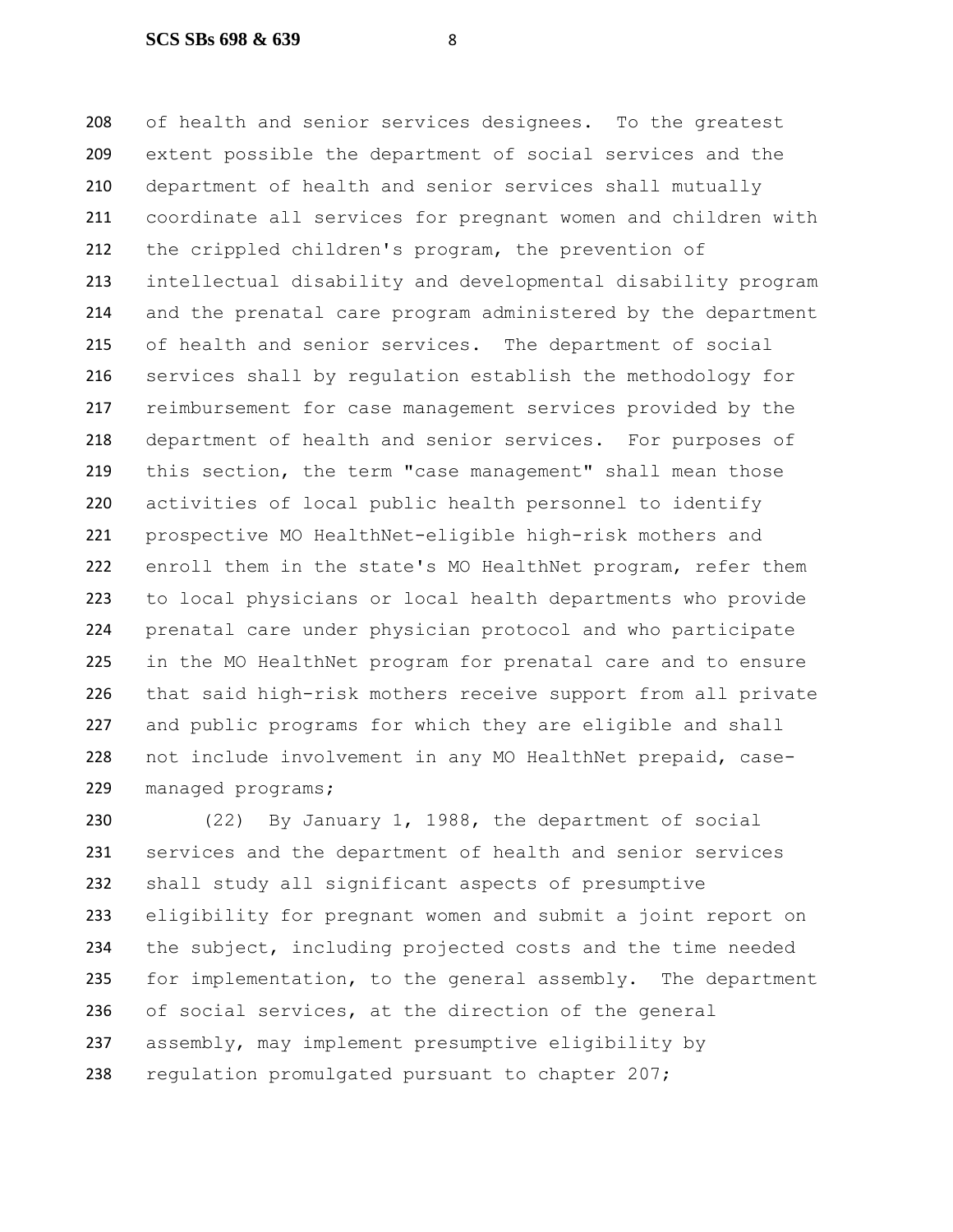(23) All participants who would be eligible for aid to families with dependent children benefits except for the requirements of paragraph (d) of subdivision (1) of section 208.150;

 (24) (a) All persons who would be determined to be eligible for old age assistance benefits under the eligibility standards in effect December 31, 1973, as authorized by 42 U.S.C. Section 1396a(f), or less restrictive methodologies as contained in the MO HealthNet 248 state plan as of January 1, 2005; except that, on or after July 1, 2005, less restrictive income methodologies, as authorized in 42 U.S.C. Section 1396a(r)(2), may be used to change the income limit if authorized by annual appropriation;

 (b) All persons who would be determined to be eligible for aid to the blind benefits under the eligibility standards in effect December 31, 1973, as authorized by 42 U.S.C. Section 1396a(f), or less restrictive methodologies as contained in the MO HealthNet state plan as of January 1, 2005, except that less restrictive income methodologies, as authorized in 42 U.S.C. Section 1396a(r)(2), shall be used to raise the income limit to one hundred percent of the 261 federal poverty level;

 (c) All persons who would be determined to be eligible for permanent and total disability benefits under the eligibility standards in effect December 31, 1973, as authorized by 42 U.S.C. Section 1396a(f); or less restrictive methodologies as contained in the MO HealthNet 267 state plan as of January 1, 2005; except that, on or after July 1, 2005, less restrictive income methodologies, as authorized in 42 U.S.C. Section 1396a(r)(2), may be used to change the income limit if authorized by annual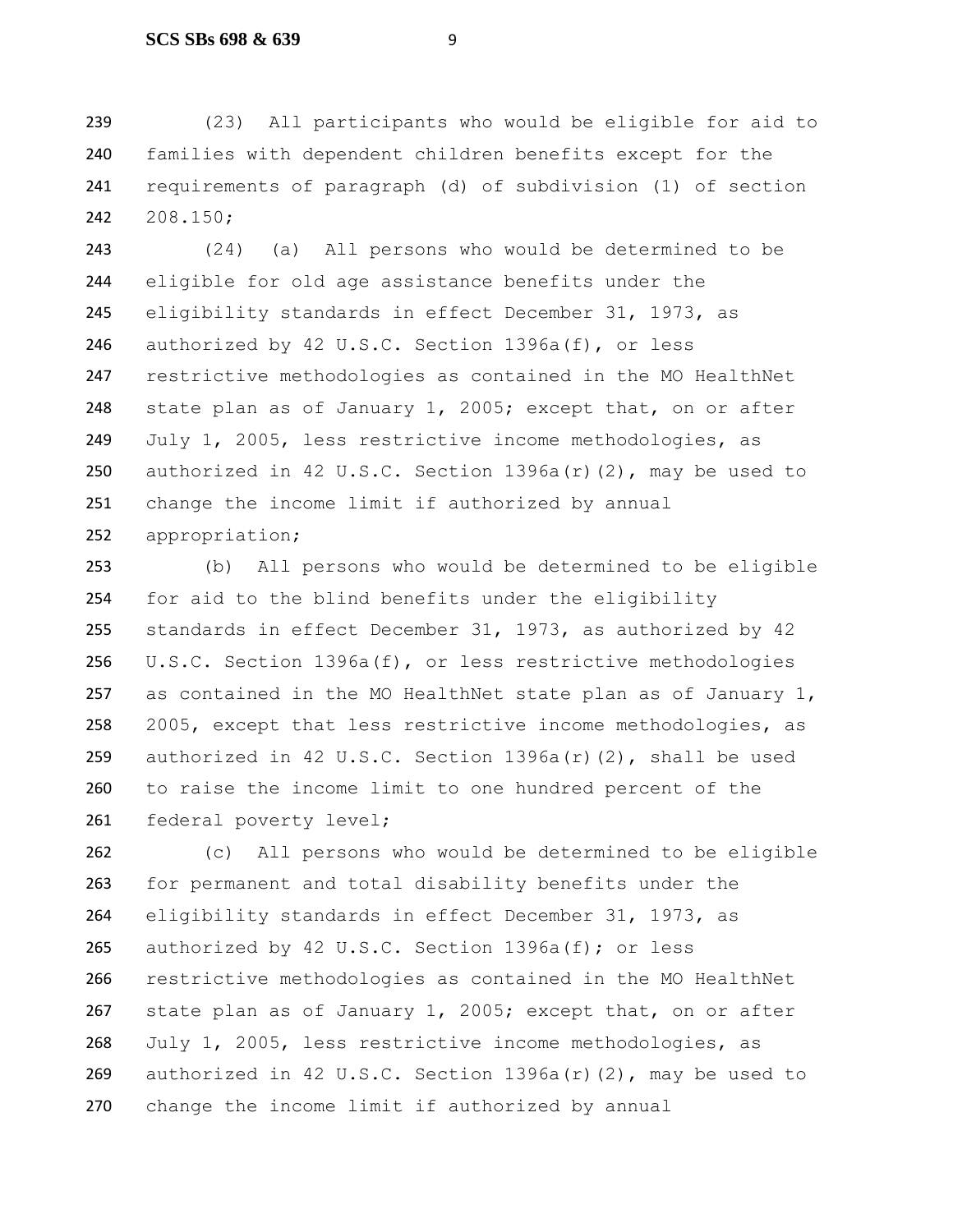#### **SCS SBs 698 & 639** 10

 appropriations. Eligibility standards for permanent and 272 total disability benefits shall not be limited by age;

 (25) Persons who have been diagnosed with breast or cervical cancer and who are eligible for coverage pursuant to 42 U.S.C. Section 1396a(a)(10)(A)(ii)(XVIII). Such persons shall be eligible during a period of presumptive 277 eligibility in accordance with 42 U.S.C. Section 1396r-1;

 (26) Persons who are in foster care under the responsibility of the state of Missouri on the date such persons attained the age of eighteen years, or at any time during the thirty-day period preceding their eighteenth birthday, or persons who received foster care for at least six months in another state, are residing in Missouri, and are at least eighteen years of age, without regard to income or assets, if such persons:

(a) Are under twenty-six years of age;

 (b) Are not eligible for coverage under another 288 mandatory coverage group; and

 (c) Were covered by Medicaid while they were in foster care;

 (27) Any homeless child or homeless youth, as those terms are defined in section 167.020, subject to approval of a state plan amendment by the Centers for Medicare and Medicaid Services**;**

 **(28) (a) Beginning April 1, 2022, or the effective date of this act, whichever is later, pregnant women who are eligible for, have applied for, and have received MO HealthNet benefits under subdivision (2), (10), (11), or (12) of this subsection shall be eligible for medical assistance during the pregnancy and during the twelve-month period that begins on the last day of the woman's pregnancy and ends on the last day of the month in which such twelve-**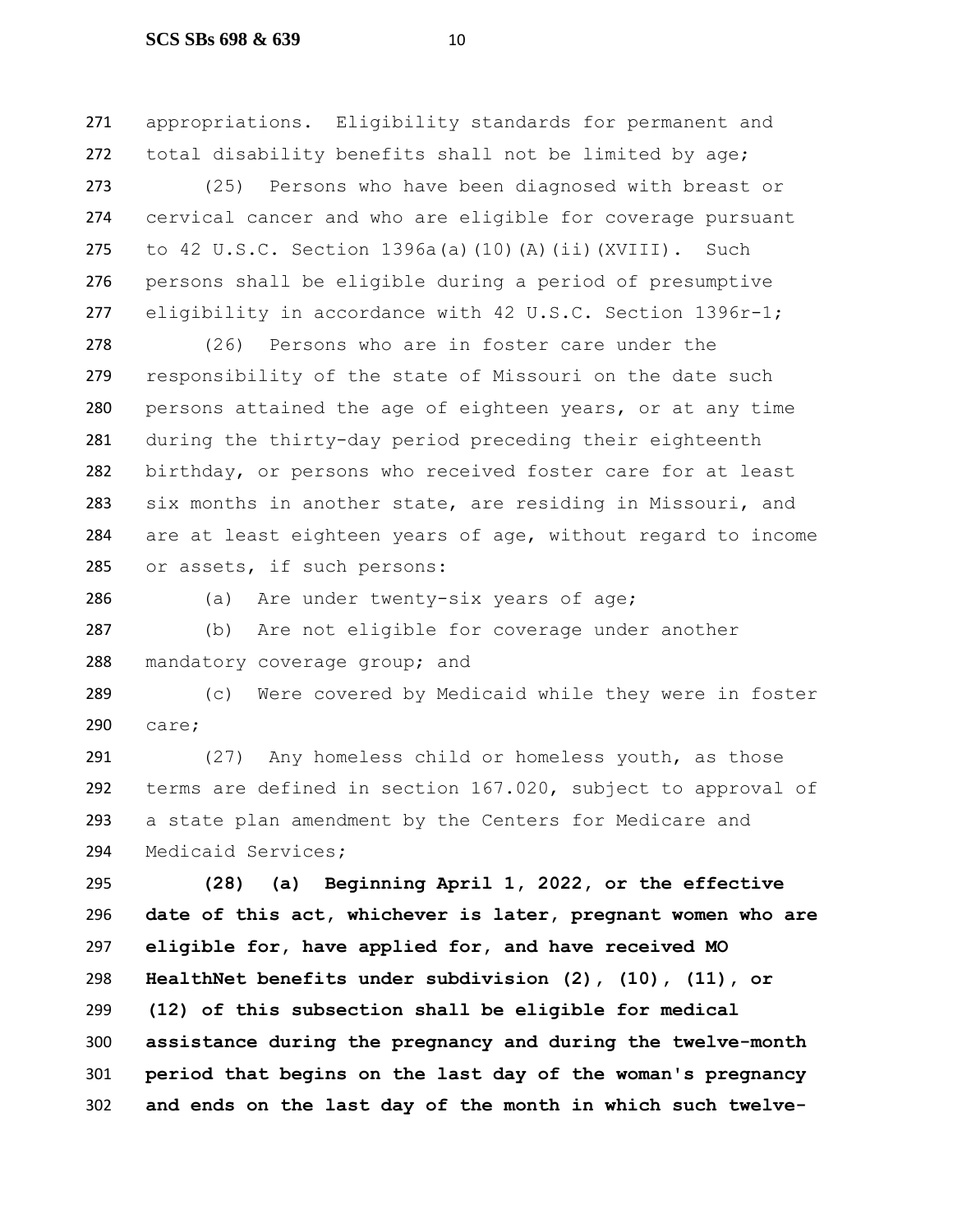**month period ends, consistent with the provisions of 42 U.S.C. Section 1396a(e)(16). The department shall submit a state plan amendment to the Centers for Medicare and Medicaid Services within sixty days of the effective date of this act;**

 **(b) The provisions of this subdivision shall remain in effect for any period of time during which the federal authority under 42 U.S.C. Section 1396a(e)(16), as amended, or any successor statutes or implementing regulations, is in effect**.

 2. Rules and regulations to implement this section shall be promulgated in accordance with chapter 536. Any rule or portion of a rule, as that term is defined in section 536.010, that is created under the authority delegated in this section shall become effective only if it complies with and is subject to all of the provisions of chapter 536 and, if applicable, section 536.028. This section and chapter 536 are nonseverable and if any of the powers vested with the general assembly pursuant to chapter 536 to review, to delay the effective date or to disapprove and annul a rule are subsequently held unconstitutional, then the grant of rulemaking authority and any rule proposed or adopted after August 28, 2002, shall be invalid and void.

 3. After December 31, 1973, and before April 1, 1990, any family eligible for assistance pursuant to 42 U.S.C. Section 601, et seq., as amended, in at least three of the last six months immediately preceding the month in which such family became ineligible for such assistance because of increased income from employment shall, while a member of such family is employed, remain eligible for MO HealthNet benefits for four calendar months following the month in which such family would otherwise be determined to be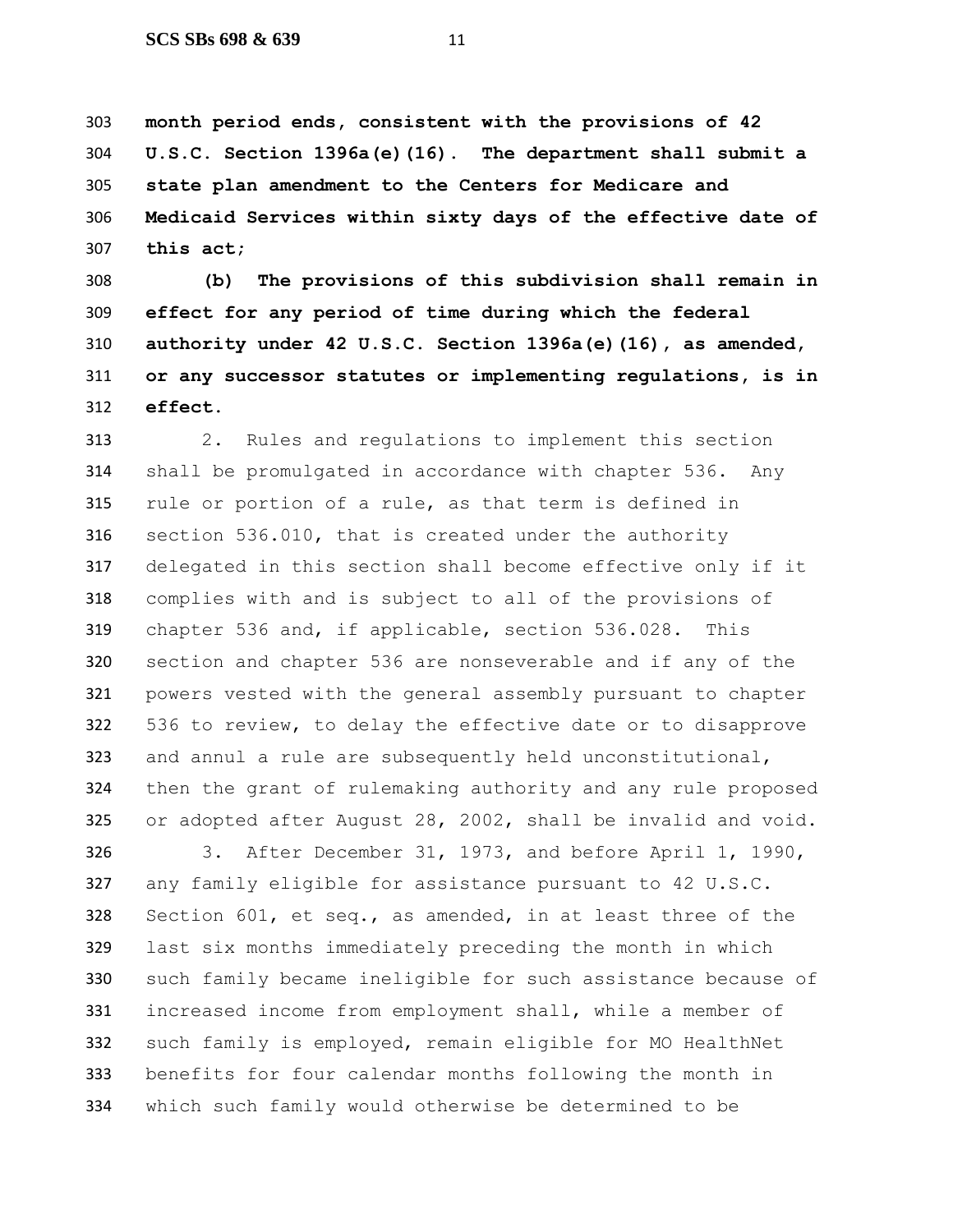ineligible for such assistance because of income and resource limitation. After April 1, 1990, any family receiving aid pursuant to 42 U.S.C. Section 601, et seq., as amended, in at least three of the six months immediately preceding the month in which such family becomes ineligible for such aid, because of hours of employment or income from employment of the caretaker relative, shall remain eligible for MO HealthNet benefits for six calendar months following the month of such ineligibility as long as such family includes a child as provided in 42 U.S.C. Section 1396r-6. Each family which has received such medical assistance during the entire six-month period described in this section and which meets reporting requirements and income tests established by the division and continues to include a child as provided in 42 U.S.C. Section 1396r-6 shall receive MO HealthNet benefits without fee for an additional six months. The MO HealthNet division may provide by rule and as authorized by annual appropriation the scope of MO HealthNet coverage to be granted to such families.

 4. When any individual has been determined to be eligible for MO HealthNet benefits, such medical assistance will be made available to him or her for care and services furnished in or after the third month before the month in which he made application for such assistance if such individual was, or upon application would have been, eligible for such assistance at the time such care and services were furnished; provided, further, that such medical expenses remain unpaid.

 5. The department of social services may apply to the federal Department of Health and Human Services for a MO HealthNet waiver amendment to the Section 1115 demonstration waiver or for any additional MO HealthNet waivers necessary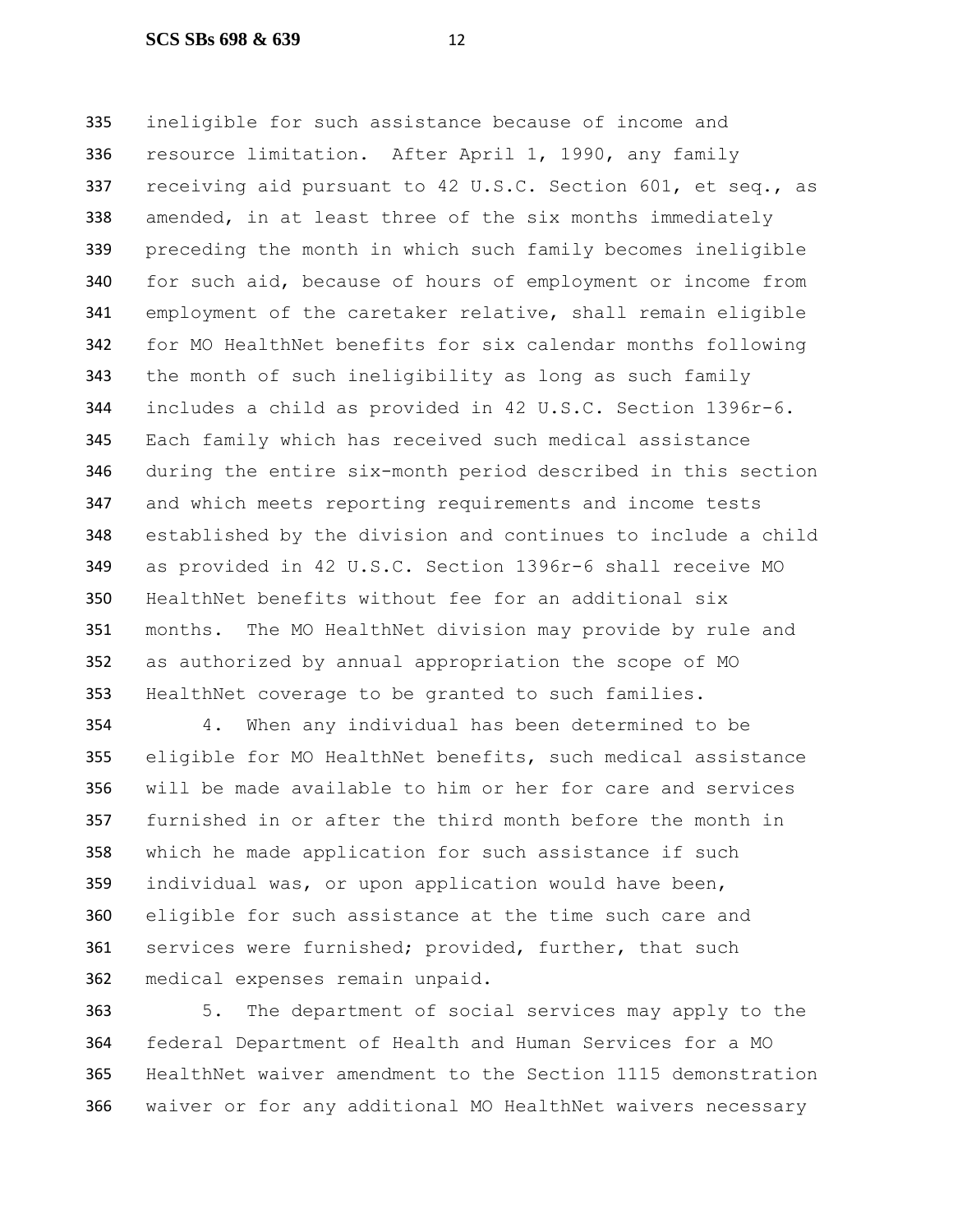not to exceed one million dollars in additional costs to the state, unless subject to appropriation or directed by statute, but in no event shall such waiver applications or amendments seek to waive the services of a rural health clinic or a federally qualified health center as defined in 42 U.S.C. Section 1396d(l)(1) and (2) or the payment requirements for such clinics and centers as provided in 42 U.S.C. Section 1396a(a)(15) and 1396a(bb) unless such waiver application is approved by the oversight committee created in section 208.955. A request for such a waiver so submitted shall only become effective by executive order not sooner than ninety days after the final adjournment of the session of the general assembly to which it is submitted, unless it is disapproved within sixty days of its submission to a regular session by a senate or house resolution adopted by a majority vote of the respective elected members thereof, unless the request for such a waiver is made subject to appropriation or directed by statute.

 6. Notwithstanding any other provision of law to the contrary, in any given fiscal year, any persons made eligible for MO HealthNet benefits under subdivisions (1) to (22) of subsection 1 of this section shall only be eligible if annual appropriations are made for such eligibility. This subsection shall not apply to classes of individuals listed in 42 U.S.C. Section 1396a(a)(10)(A)(i).

 7. (1) Notwithstanding any provision of law to the contrary, a military service member, or an immediate family member residing with such military service member, who is a legal resident of this state and is eligible for MO HealthNet developmental disability services, shall have his or her eligibility for MO HealthNet developmental disability services temporarily suspended for any period of time during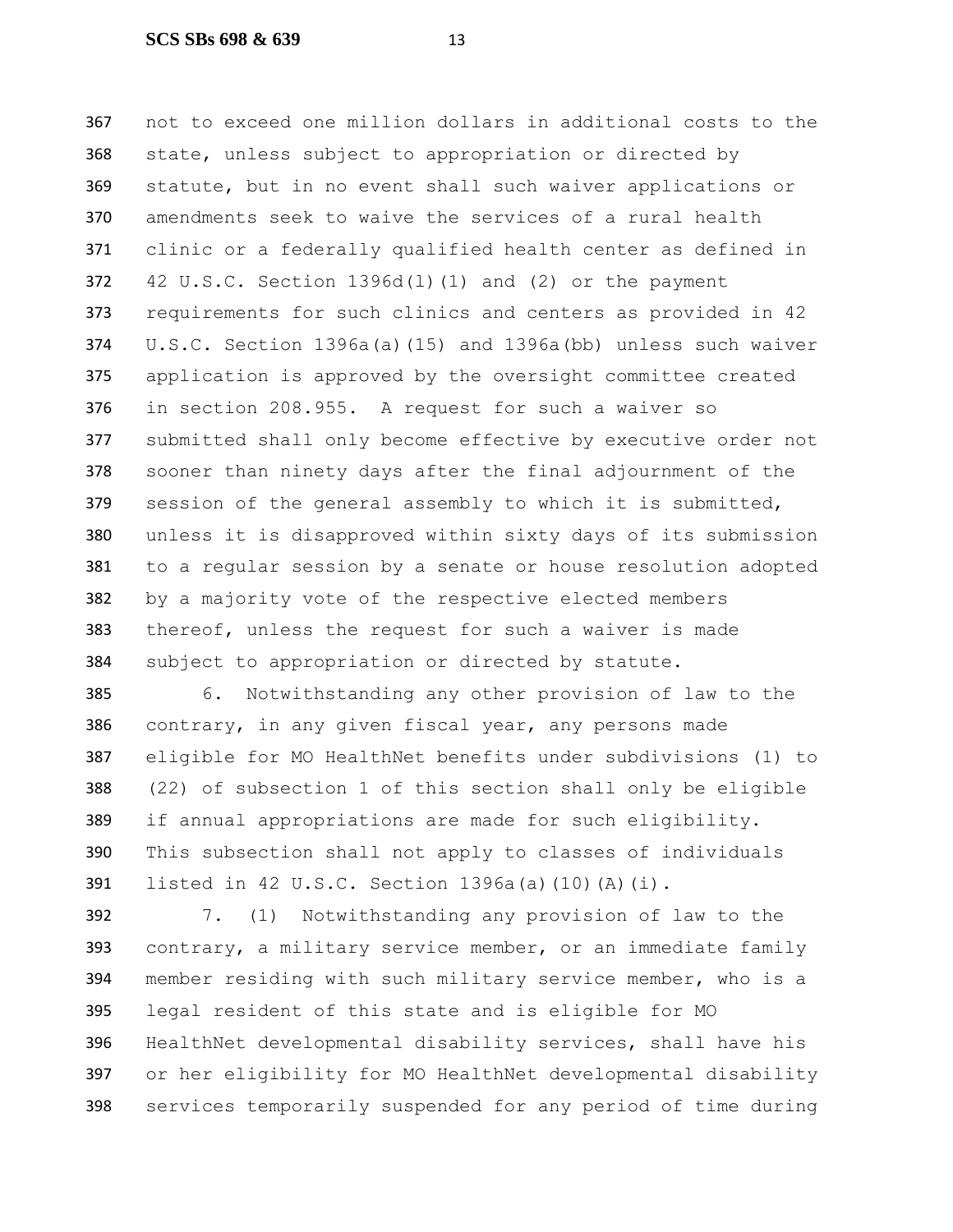## **SCS SBs 698 & 639** 14

 which such person temporarily resides outside of this state 400 for reasons relating to military service, but shall have his or her eligibility immediately restored upon returning to this state to reside.

 (2) Notwithstanding any provision of law to the contrary, if a military service member, or an immediate family member residing with such military service member, is not a legal resident of this state, but would otherwise be eligible for MO HealthNet developmental disability services, such individual shall be deemed eligible for MO HealthNet developmental disability services for the duration of any time in which such individual is temporarily present in this 411 state for reasons relating to military service.

208.662. 1. There is hereby established within the department of social services the "Show-Me Healthy Babies Program" as a separate children's health insurance program (CHIP) for any low-income unborn child. The program shall be established under the authority of Title XXI of the federal Social Security Act, the State Children's Health Insurance Program, as amended, and 42 CFR 457.1.

 2. For an unborn child to be enrolled in the show-me healthy babies program, his or her mother shall not be eligible for coverage under Title XIX of the federal Social Security Act, the Medicaid program, as it is administered by the state, and shall not have access to affordable employer- subsidized health care insurance or other affordable health care coverage that includes coverage for the unborn child. In addition, the unborn child shall be in a family with income eligibility of no more than three hundred percent of the federal poverty level, or the equivalent modified adjusted gross income, unless the income eligibility is set lower by the general assembly through appropriations. In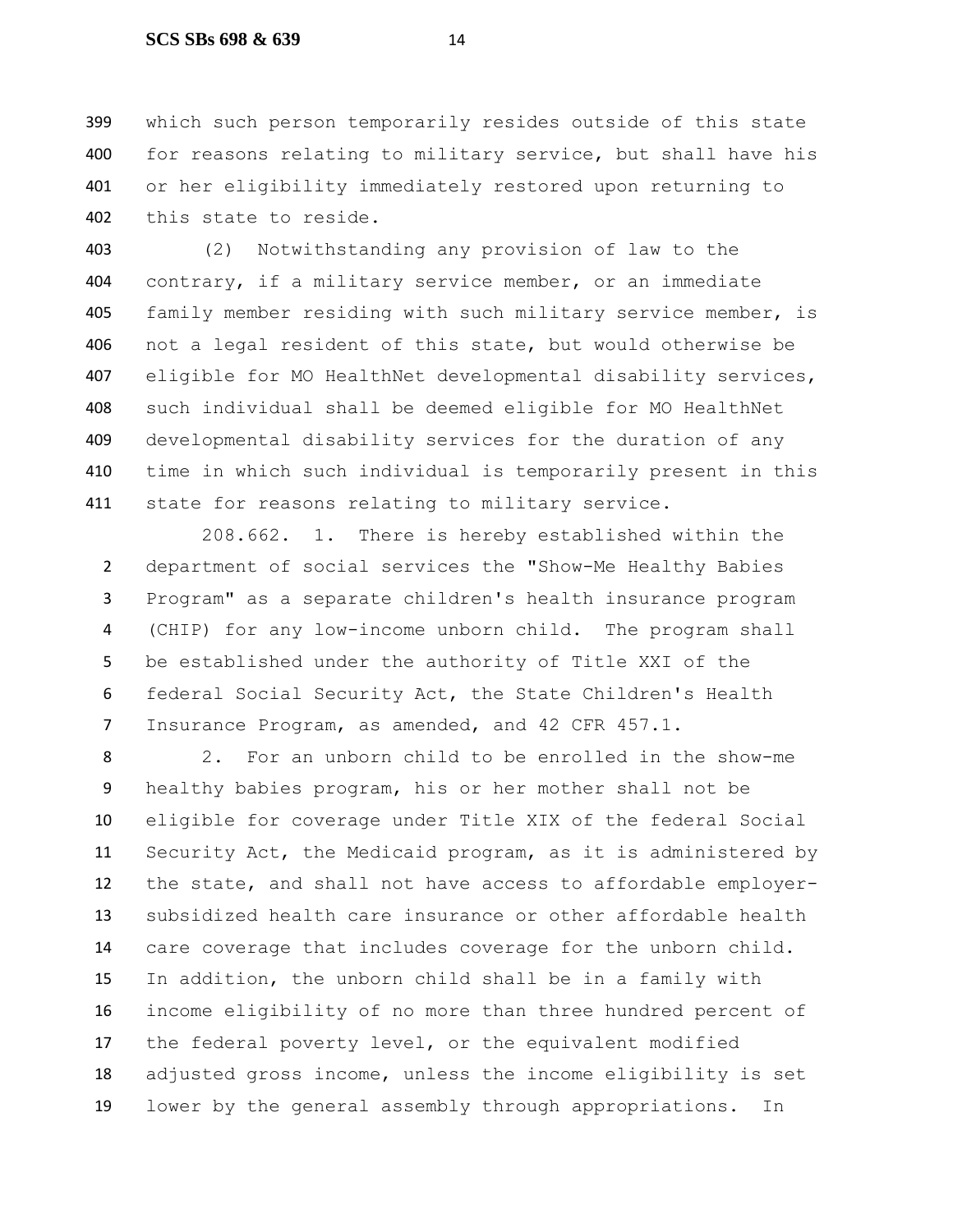## **SCS SBs 698 & 639** 15

 calculating family size as it relates to income eligibility, the family shall include, in addition to other family members, the unborn child, or in the case of a mother with a multiple pregnancy, all unborn children.

 3. Coverage for an unborn child enrolled in the show- me healthy babies program shall include all prenatal care and pregnancy-related services that benefit the health of the unborn child and that promote healthy labor, delivery, and birth. Coverage need not include services that are solely for the benefit of the pregnant mother, that are unrelated to maintaining or promoting a healthy pregnancy, and that provide no benefit to the unborn child. However, the department may include pregnancy-related assistance as defined in 42 U.S.C. Section 1397ll.

 4. There shall be no waiting period before an unborn child may be enrolled in the show-me healthy babies program. In accordance with the definition of child in 42 CFR 457.10, coverage shall include the period from conception to birth. The department shall develop a presumptive eligibility procedure for enrolling an unborn child. There shall be verification of the pregnancy.

 5. Coverage for the child shall continue for up to one year after birth, unless otherwise prohibited by law or unless otherwise limited by the general assembly through appropriations.

 6. **(1)** Pregnancy-related and postpartum coverage for the mother shall begin on the day the pregnancy ends and extend through the last day of the month that includes the sixtieth day after the pregnancy ends, unless otherwise prohibited by law or unless otherwise limited by the general assembly through appropriations. The department may include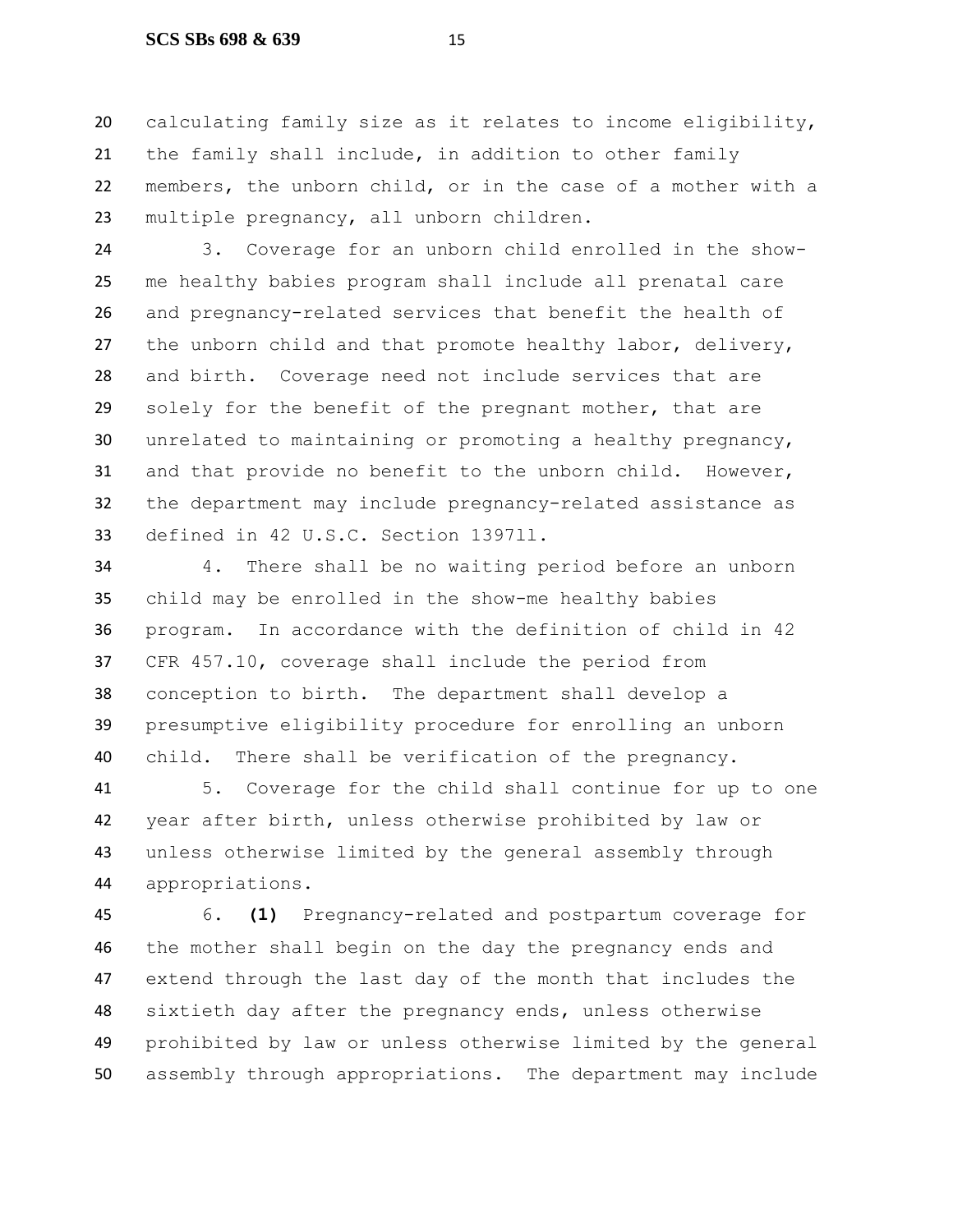pregnancy-related assistance as defined in 42 U.S.C. Section 1397ll.

 **(2) Beginning April 1, 2022, or the effective date of this act, whichever is later, mothers eligible to receive coverage under this section shall receive medical assistance benefits during the pregnancy and during the twelve-month period that begins on the last day of the woman's pregnancy and ends on the last day of the month in which such twelve- month period ends, consistent with the provisions of 42 U.S.C. Section 1397gg(e)(1)(J). The department shall seek any necessary state plan amendments or waivers to implement the provisions of this subdivision within sixty days of the effective date of this act. The provisions of this subdivision shall remain in effect for any period of time during which the federal authority under 42 U.S.C. Section 1397gg(e)(1)(J), as amended, or any successor statutes or implementing regulations, is in effect.**

 7. The department shall provide coverage for an unborn child enrolled in the show-me healthy babies program in the same manner in which the department provides coverage for the children's health insurance program (CHIP) in the county of the primary residence of the mother.

 8. The department shall provide information about the show-me healthy babies program to maternity homes as defined in section 135.600, pregnancy resource centers as defined in section 135.630, and other similar agencies and programs in the state that assist unborn children and their mothers. The department shall consider allowing such agencies and programs to assist in the enrollment of unborn children in the program, and in making determinations about presumptive eligibility and verification of the pregnancy.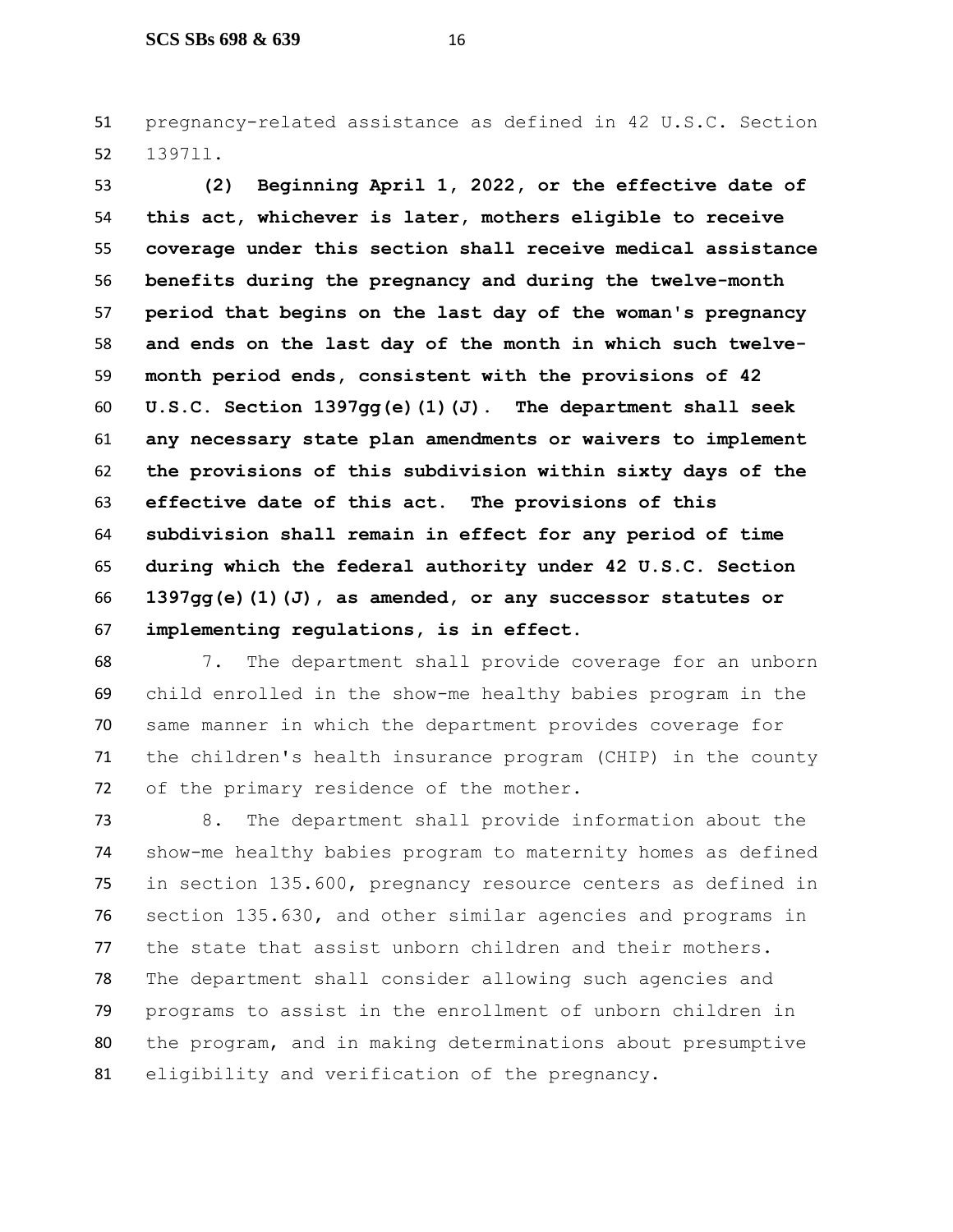9. Within sixty days after August 28, 2014, the department shall submit a state plan amendment or seek any necessary waivers from the federal Department of Health and Human Services requesting approval for the show-me healthy babies program.

87 10. At least annually, the department shall prepare and submit a report to the governor, the speaker of the house of representatives, and the president pro tempore of the senate analyzing and projecting the cost savings and benefits, if any, to the state, counties, local communities, school districts, law enforcement agencies, correctional 93 centers, health care providers, employers, other public and private entities, and persons by enrolling unborn children in the show-me healthy babies program. The analysis and projection of cost savings and benefits, if any, may include but need not be limited to:

 (1) The higher federal matching rate for having an unborn child enrolled in the show-me healthy babies program versus the lower federal matching rate for a pregnant woman 101 being enrolled in MO HealthNet or other federal programs;

 (2) The efficacy in providing services to unborn children through managed care organizations, group or individual health insurance providers or premium assistance, or through other nontraditional arrangements of providing health care;

 (3) The change in the proportion of unborn children who receive care in the first trimester of pregnancy due to a lack of waiting periods, by allowing presumptive eligibility, or by removal of other barriers, and any resulting or projected decrease in health problems and other problems for unborn children and women throughout pregnancy;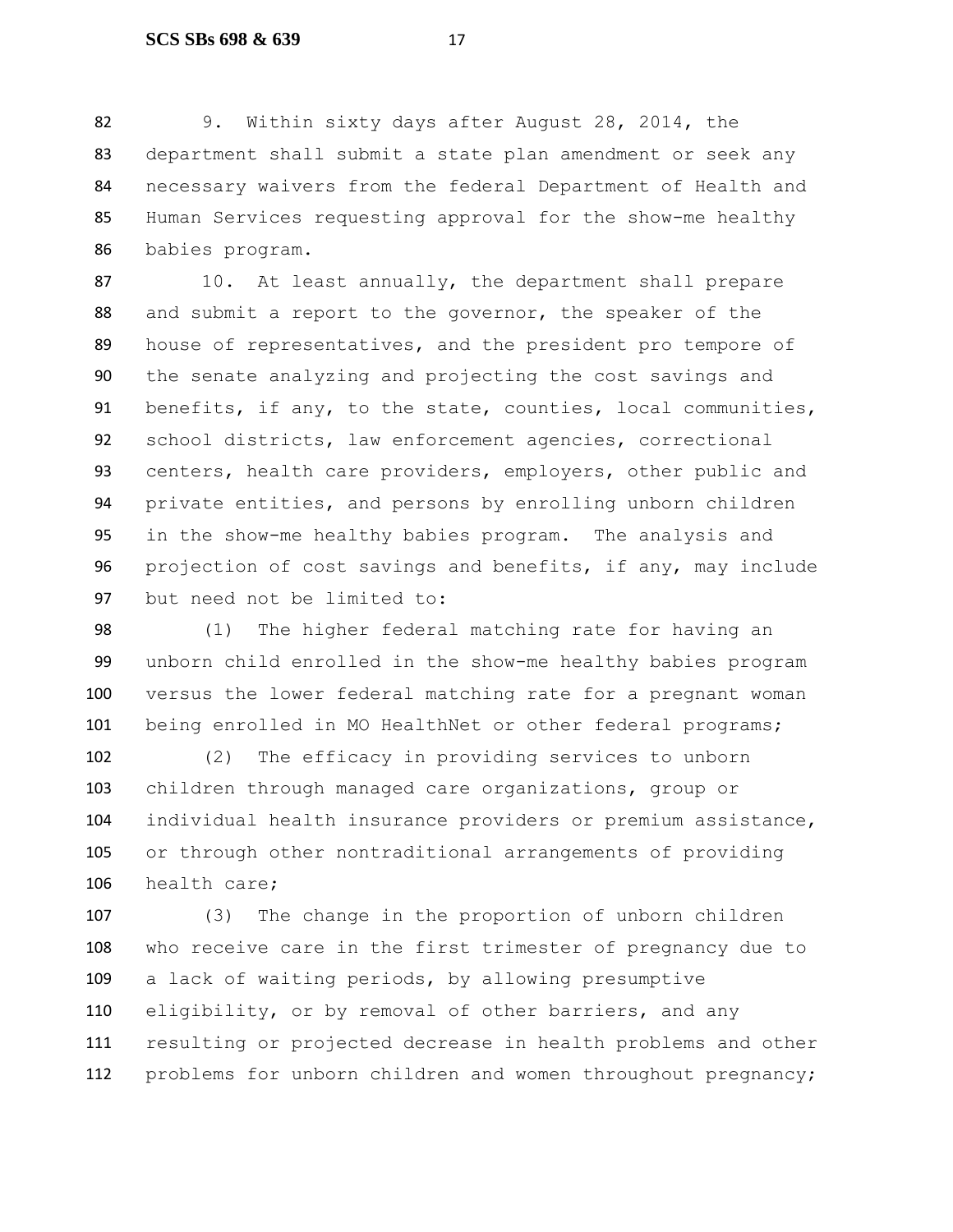at labor, delivery, and birth; and during infancy and childhood;

 (4) The change in healthy behaviors by pregnant women, such as the cessation of the use of tobacco, alcohol, illicit drugs, or other harmful practices, and any resulting or projected short-term and long-term decrease in birth defects; poor motor skills; vision, speech, and hearing problems; breathing and respiratory problems; feeding and digestive problems; and other physical, mental, educational, 122 and behavioral problems; and

 (5) The change in infant and maternal mortality, preterm births and low birth weight babies and any resulting or projected decrease in short-term and long-term medical and other interventions.

 11. The show-me healthy babies program shall not be deemed an entitlement program, but instead shall be subject to a federal allotment or other federal appropriations and matching state appropriations.

 12. Nothing in this section shall be construed as obligating the state to continue the show-me healthy babies program if the allotment or payments from the federal government end or are not sufficient for the program to operate, or if the general assembly does not appropriate funds for the program.

 13. Nothing in this section shall be construed as expanding MO HealthNet or fulfilling a mandate imposed by the federal government on the state.

Section B. Because of the importance of ensuring healthy pregnancies and healthy women and children in Missouri in the face of growing maternal mortality, section A of this act is deemed necessary for the immediate 5 preservation of the public health, welfare, peace, and